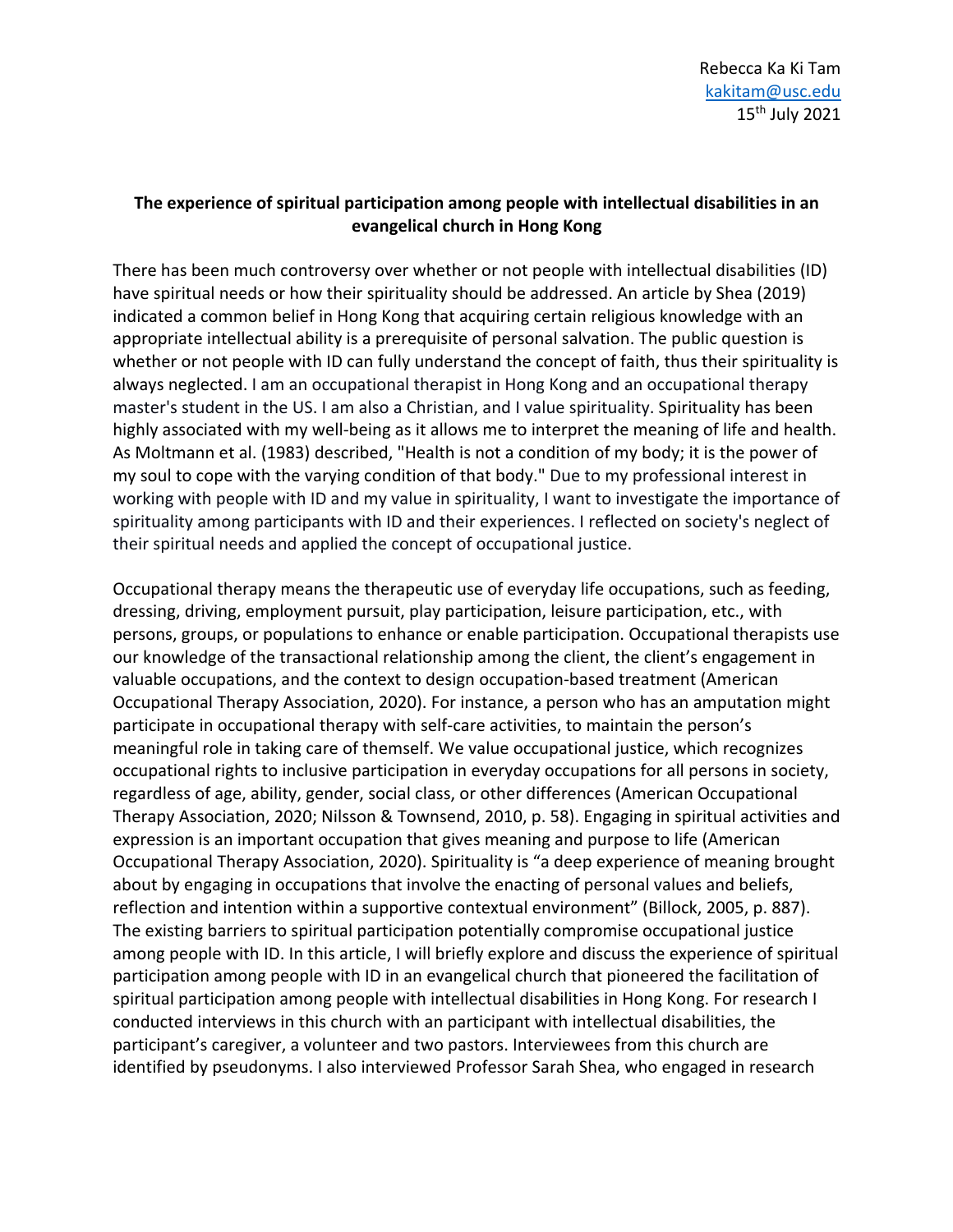relating to practical theology, theologies of disabilities, and ministering to the marginalized at Hong Kong Baptist Theological Seminary.

After the interviews, I identified the following themes relating to spiritual participation among people with ID.

## **Participants' individualized needs and gifts in spiritual participation**

David, a volunteer who helped organized and hold group activities for participants with intellectual disabilities in church, mentioned that some organizations and faith communities in Hong Kong provide limited opportunities for spiritual participation among people with ID due to their poor comprehensive and expressive skills. David identified, however, that despite participants' generally decreased language skills, they enjoy singing gospel songs, watching dramas of Bible stories, and dancing in the church. He described participants' eagerness to go to church by their actual verbalizing, "I want to go to church." Anna, a participant with severe ID, also expressed in her interview her wish to bring me to her church. She joyfully shared with me about her friends at church. Betty, Anna's sister as well as her caregiver, shared that spirituality helped Anna further understand life and death. "It is inevitable to face life and death. Our mother passed away in 2014. Knowing that our mother is in paradise is a huge comfort to my sister. She would know that one day, our friends and I will be in paradise, too. Other rehabilitative groups are good, but they can't provide such comfort." The desire and need of people with ID to participate in church was vividly revealed, despite the differences in cognitive abilities. This also implies their occupational right to participation in spiritual and religious activities without the prerequisite of a particular cognitive level.

Betty further expressed that Art, such as coloring pictures from scripture, dancing, and singing, would be an effective medium to convey spiritual messages to participants with ID. Pastors from the church explained that the delivery of the scripture message to people with ID could involve various sensory experiences instead of utilizing materials meant for children. For instance, they would light a candle in the darkness, or ask participants to touch and hold a cross. These sensory and Art experiences could further facilitate participants' reflection and understanding of their own spirituality. Betty shared how her sister, Anna, who has severe ID, lived in an isolated hospital room due to swine flu in 2009—throughout the ordeal, Anna held the cross to stay calm because she thought Jesus was staying with her.

To facilitate the best spiritual participation among participants with ID, one should not only focus on the participants' cognitive level; the experience should be "the integration of mind and heart, belief, and experience" (Shea, 2019). This requires a thorough understanding of a participant's individual life story. Staff members at Betty's church explored each participant's personal history, dreams, nightmares, gifts and talents (Shea, 2019). The team at church evaluated an individual's life stories to facilitate tailor-made activities for spiritual participation. This also allows them to be more sensitive to participants' individual needs, such as their confusion about life and death, or fear about loneliness.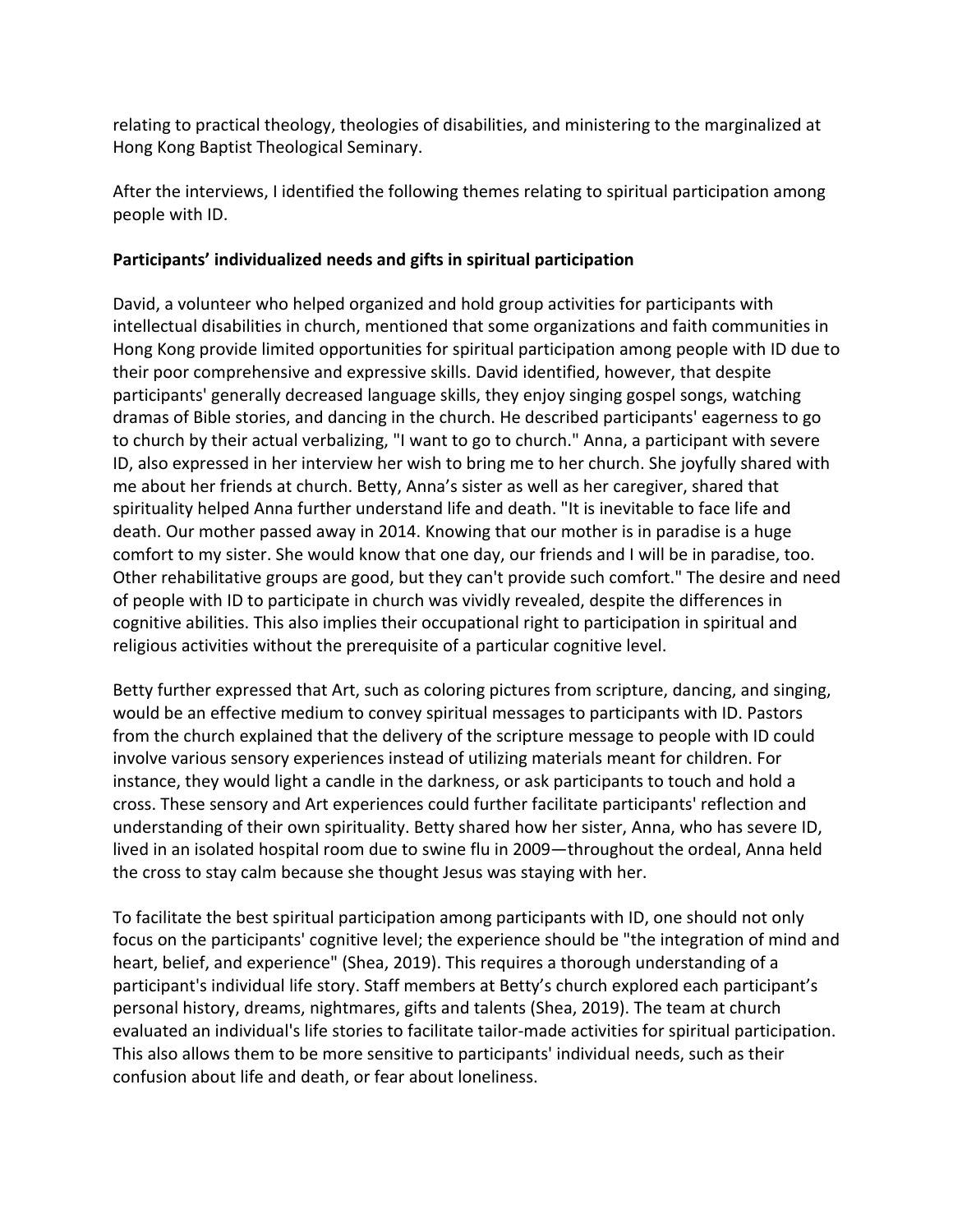## **Participants' need for a true social connection with other members at church**

In the interviews, the volunteer, caregiver, pastors and Professor Shea all indicated a lack of true social connection among people with ID and other members of evangelical churches. A pastor mentioned that the "social poverty" among people with ID is caused by "typical people" in church. David, the volunteer, indicated that many people have the misconception that

people with ID have poor hygiene, and many people become volunteers because "they want to feel better", setting up volunteers to feel superior to those who are served. The pastor indicated another misconception that only professionals should interact with people with ID; however, she disagreed and suggested that everyone can be friends with this population. Betty, the caregiver, shared that although sometimes people in churches were friendly and tried to interact with her sister who has ID, the conversation usually could not last long. "They did not know what to say," Betty said.

As I interviewed Anna, Betty's sister who has severe ID, I noticed the difficulties in building a true social connection. Despite the social stigma, I understand that social interaction with this population might require some skills and knowledge. I interviewed the participant online, which increased the difficulties. However, as I talked joyfully and interviewed in simple sentences, the client gradually became attentive and active. She prayed for me and expressed that she wanted to bring me to church.

People's lack of understanding of this population inevitably becomes the barrier to building a genuine social connection. However, volunteer David suggested that although he did not participate in much training, he established friendships with this population by interacting frequently with them and treating them with empathy and as true friends. A pastor mentioned that sometimes "typical" people focus too much on structured social norms and skills but neglected natural interactions such as facial expressions, touches, and gestures. The pastor suggested that the first step to building a social relationship is to treat this population as regular friends. Betty also expressed how she and Anna value home visits and telephone calls from people in the church. She said, "the intensity is different, the interaction is many times more than that in the previous church, they created many memories."

Professor Shea shared with me another story: "A participant with intellectual disabilities in our church faced discrimination when he was young. His relatives had always given red envelopes, important gifts from adults to children which symbolizes blessings, to his sisters, but not to him. One day, he met a student volunteer from a mainstream school. The student asked his mother to give this participant a red envelope. When the participant received the red envelope, he was so glad, and his mother was so grateful that they kept this gift for more than 40 years." A small act which shows our empathy and friendship can heal people's soul. We can establish genuine social connections in simple ways, which effectively facilitate people to engage in a more meaningful life.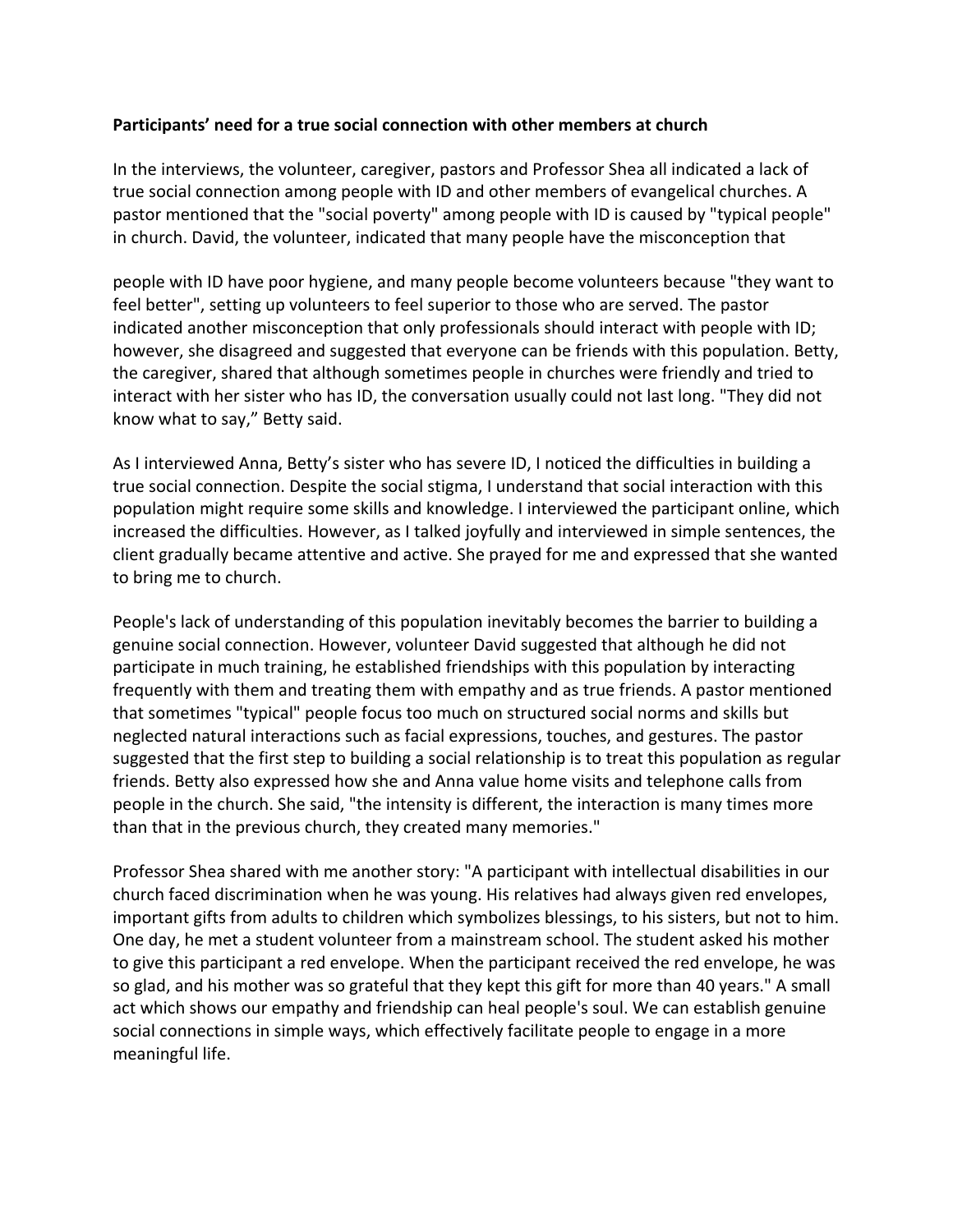# **Inspiration to other participants' broadened understanding of life**

David the volunteer, pastors and Professor Shea also shared that their own participation in spiritual activities with people with intellectual disabilities has allowed them to reflect on their lives. David shared that interacting with participants with ID inspired him to be joyful and thankful about simple things in life. A pastor in the church also expressed that participating in spiritual activities with this population allowed her to understand more about humanity—our emotions

and feelings. "There should not be too much disguise about our emotions, and we should embrace our feelings," she said.

The pastor also shared that participating in spiritual activities with this population allows her to reflect on the hierarchy among different people. She stated her belief that God loves every human and that every human has the right to participate in meaningful activities. She upheld the value that volunteering should involve empathy instead of sympathy. She believes that participation in spiritual activity should be a meaningful occupation that all people mutually support and encourage each other in as friends. In Shea's (2019) article, a researcher also shared that a participant with ID reminded them of neighborly love. There was a time when the researcher was teaching a participant with ID about how to pray. The participant, however, could not focus well because he heard another participant screaming. The researcher was initially annoyed by the participant's insufficient attention but then reflected that he was trying to address his neighbor's emotions and needs, which the researcher felt guilty of ignoring. Professor Shea further shared we can always learn from one another despite cognitive differences.

# **How the general public can address spiritual participation among people with intellectual disabilities**

David, the volunteer, stated in the interview that "society, even Christians, don't have an adequate understanding about people with ID." A pastor suggested that not only professionals, but the general public should interact with this population and provide caring to them. He also suggested that the concept of occupational justice probably does not merely focus on participating in a particular occupation but also emphasizes the meaningful interaction among different people within that context. As David expressed, "interacting more with this population has improved my communication skills and my empathy toward them as well as toward others." The other pastor suggested that only true friendships with trust would facilitate the best engagement in meaningful occupations and promote the best quality of life. She hoped that the general public would take initiatives to reduce the social stigma, interact with this population and treat this population as true friends.

On the other hand, people in churches can also develop a more thorough understanding of this population with ID. David expressed, "Sometimes churches don't accept this population because they believe this population can't understand the concept of faith." However,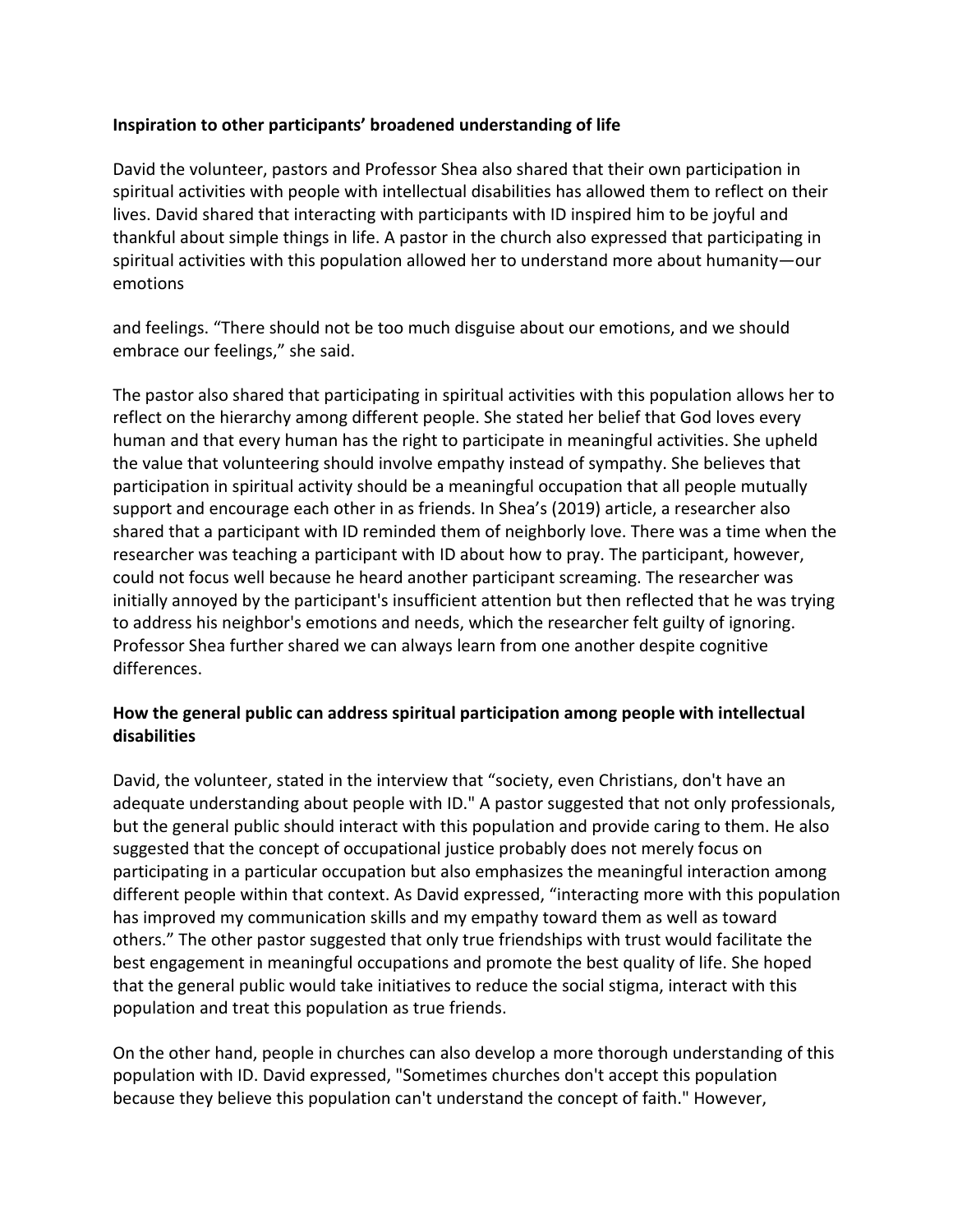according to the interviews, participants with ID vividly showed their desire and need for spiritual participation. Shea's (2019) article also suggested that thoroughly understanding a participant's life story is crucial in facilitating the person's spiritual life. However, individualized attention might not always be feasible among staffs at church (Shea, 2019). Therefore, Professor Shea shared that caring for people might not merely be the staff's responsibility. All members in churches should care about one another and listen to each other's life stories. Shea's (2019) article also mentioned that there should not be a triage of Sunday classes but should facilitate mutual interaction among all participants to build a true friendship.

## **Implications for OT practice**

Occupational therapists can educate the general public about learning about and caring for people with ID and help promote the public's empathy towards this population. Betty, the caregiver suggested that instead of providing in-person workshops, occupational therapists can spread the knowledge, concepts of empathy, and occupational justice via social media, such as posting videos, posters, and articles on social platforms.

Occupational therapists can also facilitate spiritual participation among people with ID via the direct provision of therapy or indirectly via consultative roles. We value individual beliefs, goals and needs. In addressing spirituality, occupational therapists can utilize appropriate art or sensory approaches according to participants' strengths and interests to facilitate their understanding of religious materials and enrich their spiritual experience. Other therapeutic means can include addressing participants' proper positioning for communion and worship, and providing environmental modification and adaptation for churches to facilitate participants' spiritual participation.

Professor Shea has further shared in the interview that she highly appreciated the concept of occupational justice, an unfamiliar term for her. It was thus suggested that occupational therapists and occupational therapy students could develop a more thorough understanding of occupational science and occupational justice. The study of occupational science would help us further reflect on the meaning of occupations and clients' perceived meaningful life, which fundamentally enhances our quality of therapy. Professor Shea and I discussed that undoubtedly it might take a long time to promote the concept of occupational justice and the involvement of OT in community practice as there are barriers such as the lack of understanding of occupational therapy among the general public, inadequate rehabilitative resources, and the low occupational therapist to patient ratio. However, she added that it would still be meaningful if we start to acknowledge and reflect on this concept. "There should be someone who takes action first before the idea can be widely spread. This article might be one of the first steps." Thus, we envision that the idea of occupational justice and the essential role of occupational therapists would be widely promoted someday, not only in the rehabilitative field but also in community settings.